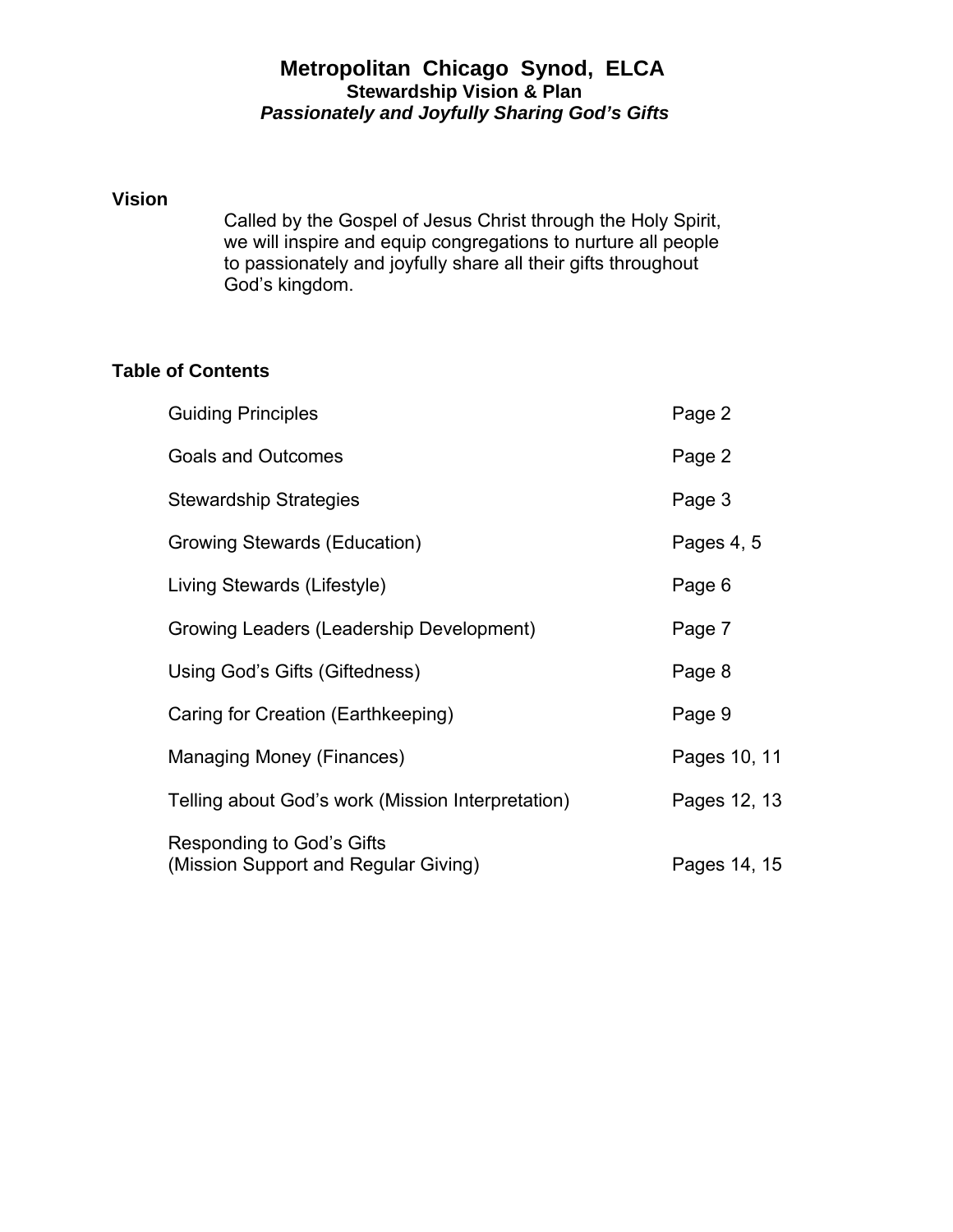# **Metropolitan Chicago Synod, ELCA Stewardship Vision & Plan** *Passionately and Joyfully Sharing God's Gifts*

### **Vision**

 Called by the Gospel of Jesus Christ through the Holy Spirit, we will inspire and equip congregations to nurture all people to passionately and joyfully share all their gifts throughout God's kingdom.

# **Guiding Principles**

- Everything belongs to God and is entrusted to us to be used collaboratively for the good of all creation. (Psalm 8:3-4, 6a)
- Through baptism God claims and calls us to lives of stewardship that transform us, our church and the world. (1Cor 4:1)
- God provides abundantly so we respond generously. (2Cor 9:8)
- God's grace sets us free from greed. (John 8:31-32)
- God's love sets us free to give fearlessly. (1 John 3:16-18)
- Faithful stewardship challenges us to be inclusive and nurturing, celebrating the gifts of all for the good of all. (1Cor 12)

# **Goals and Outcomes**

- ► Establish and support an ongoing Stewardship and Mission Support Table.
- ► Develop a willingness and openness for everyone to talk regularly about personal stewardship.
- ► Study, teach and model biblically-based stewardship principles and practices.
- ► Network people, congregations and resources for God's work in the world.
- ► Grow new steward leaders in congregations and the synod.
- ► Develop and provide education and training resources.
- ► Attain growth in personal and congregational stewardship, including the giving of time, talents and financial resources.
- $\blacktriangleright$  Live out a spiritual discipline toward and beyond tithing
- ► Double the number of tithers in each congregation.
- $\blacktriangleright$  Increase the number of special and planned gifts within the congregation and synod.
- ► Identify, train and support a Mission Interpreter in each congregation.
- ► Expect all congregational pastors and steward leaders to attend a synodically sponsored stewardship event each year.
- ► Obtain 100% of parochial reports from congregations each year.
- ► Obtain annual Statement of Intent for Mission Support from each congregation.
- ► Increase ELCA Mission Support to 15% or more of congregational Current Operating Expenses, Debt Expenses and Mission Support.
- ► Sustain 55% or more Mission Support sharing with the ELCA.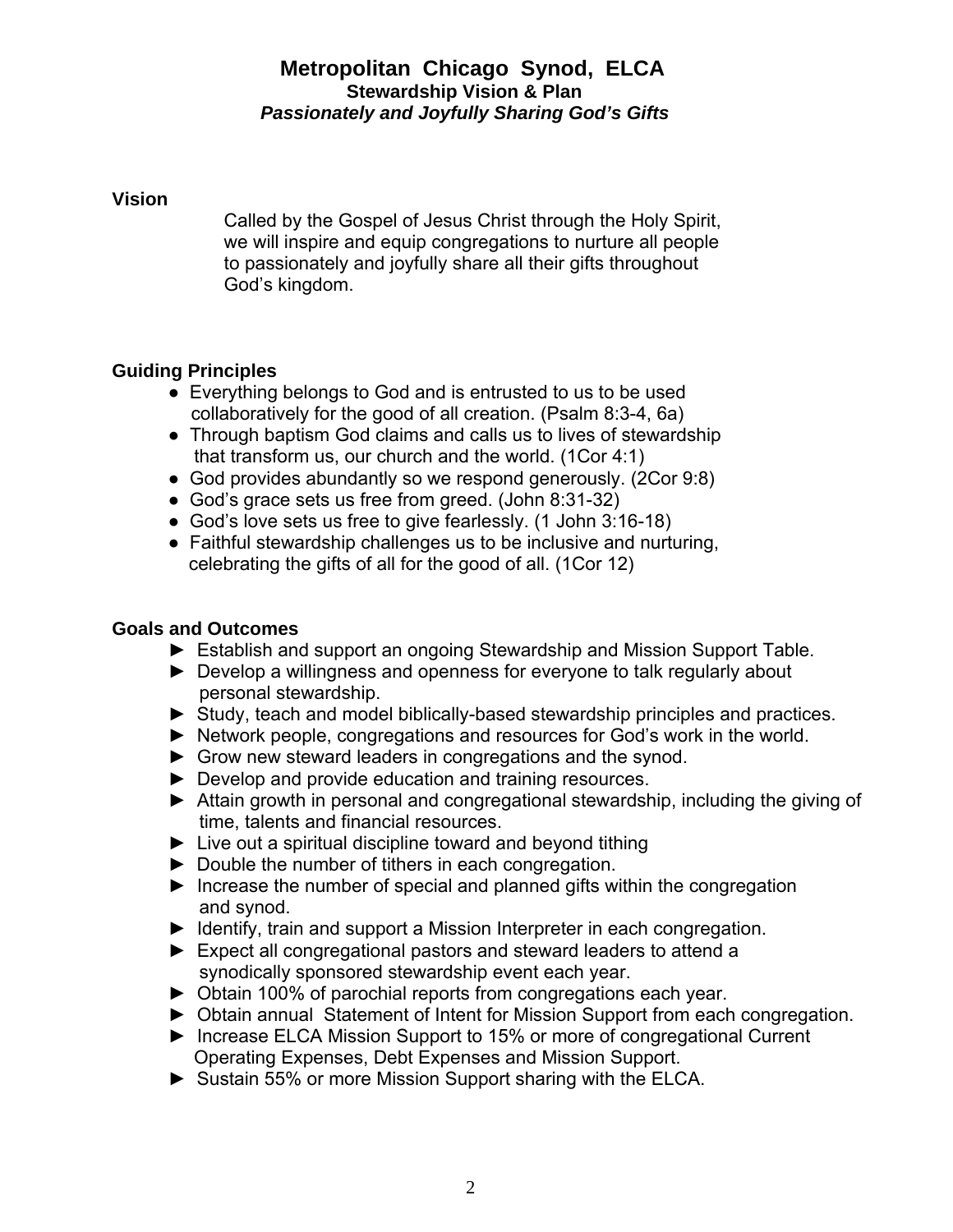### **Stewardship Strategies**

- 1. Practice individual and group prayer as a spiritual foundation for faithful stewardship.
- 2. Emphasize stewardship as a mark of discipleship and a spiritual discipline.
- 3. Model a life of faithful discipleship through healthy stewardship practices.
- 4. Actively use scripture to inspire conversations about stewardship.
- 5. Provide annual education and training opportunities for all ages, cultures, economic groups, races and stages of faith.
- 6. Use networks to connect and nurture relationships among people and congregations.
- 7. Use a cluster or group approach to events and activities.
- 8. Work with and through rostered and lay leaders to grow a healthy stewardship ministry in congregations.
- 9. Develop teams to implement this vision and plan based on passions, skills and availability of individuals.
- 10. Focus on God's abundance as evidenced through gifts and strengths of individuals, families and communities.
- 11. Develop methods of measurement and accountability for congregation and leader participation in stewardship education, training and events.
- 12. Emphasize first fruits and percentage growth giving.
- 13. Utilize the web and electronic media to teach, inform, connect and invite support for these stewardship efforts.
- 14. Utilize the synod assembly to increasingly engage people in stewardship awareness, education and participation.
- 15. Focus communication and education efforts on stewarding God's mission and work, while using budgets and spending plans as tools to do so.
- 16. Develop an annual mission support process that builds trust through open, honest and faithful conversation about mission, ministry and money.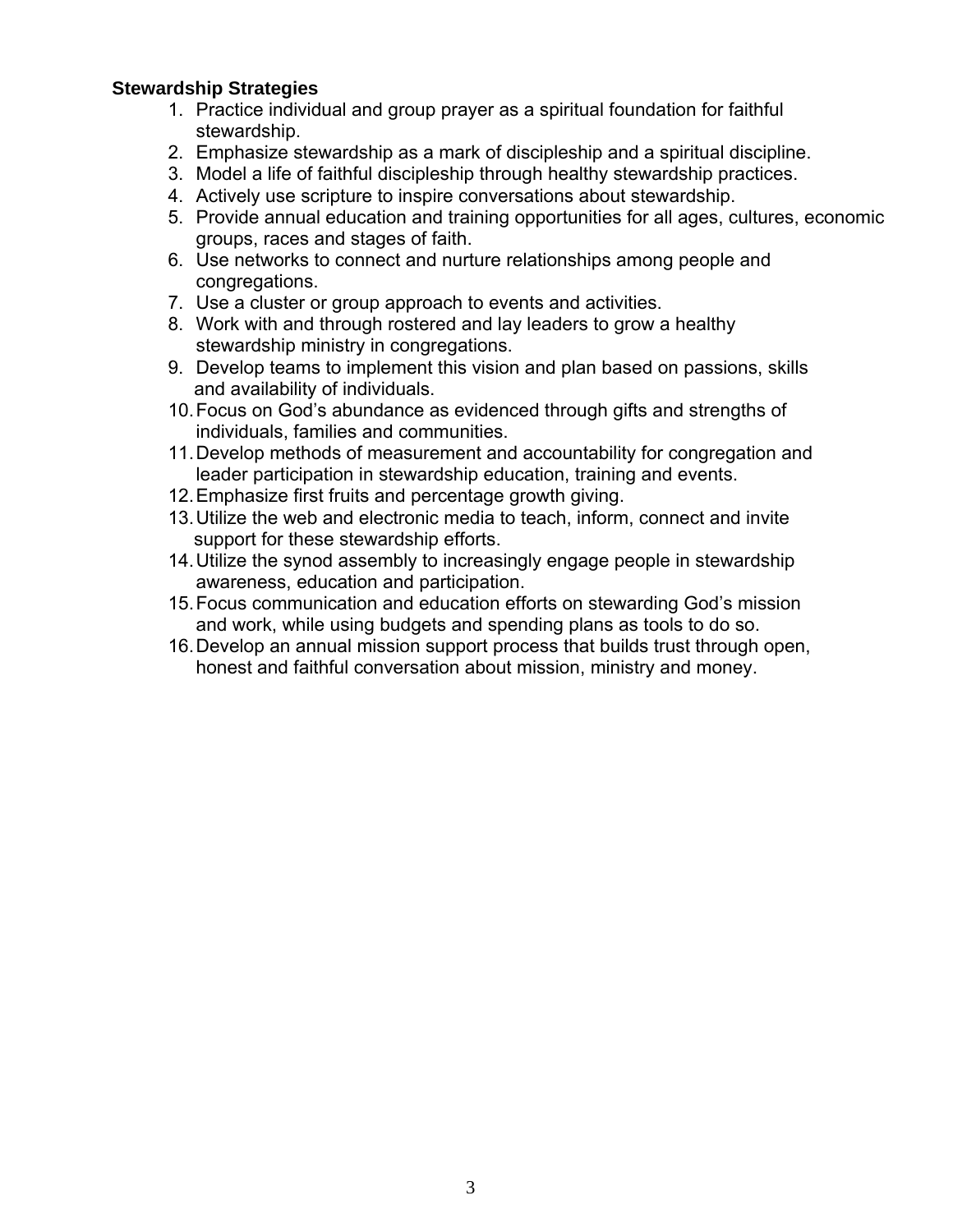- 1. **Growing Stewards** (Education)
	- **a. Goals**
	- ► Develop a willingness and openness to talk regularly about personal stewardship
	- ► Study, teach and model biblically-based stewardship principles and practices.
	- ► Develop and provide education and training resources.
	- ► Live out a spiritual discipline toward and beyond tithing.

### **b. Strategies**

- Emphasize stewardship as a mark of discipleship and a spiritual discipline
- Model a life of faithful discipleship through healthy stewardship practices.
- Provide annual education and training opportunities for all ages, cultures, economic groups, races and stages of faith.
- Use networks to connect and nurture relationships among people and congregations.
- Use a cluster or group approach to events and activities.
- Work with and through rostered and lay leaders to grow a healthy stewardship ministry in congregations.
- Utilize the web and electronic media to teach, inform, connect and invite support for these stewardship efforts.

# **c. Action Plan (12 – 18 months)**

- 1) Ask pastors to self-identify needs
- 2) Ask congregations to self-identify needs
- 3) Facilitate groups and clusters to build relationships and share stories of faith; including informal, less traditional groups, and non-ELCA participation
- 4) Provide education and resources for First Call Theological Education
- 5) Provide education and resources for lay-leaders
- 6) Improve communications and establish networks of growing stewards and **Congregations**

# **d. Guiding Principles**

- Behavior is shaped by aptitude, motivation, attitude
- Increase aptitude by offering specific content aimed at different audiences
	- a) Consistent message
	- b) Biblically based
	- c) Variety of delivery mechanisms (skits, online, workshops)
- Provide motivation through exemplary stewardship leadership
	- a) Provide good role models
	- b) Develop generosity coaches
- Set and sustain a positive attitude towards stewardship
	- a) Communication campaigns
	- b) Reinforcing messaging

### **e. Team Members**

Jesus Martinez Tim Perlick Kathy Young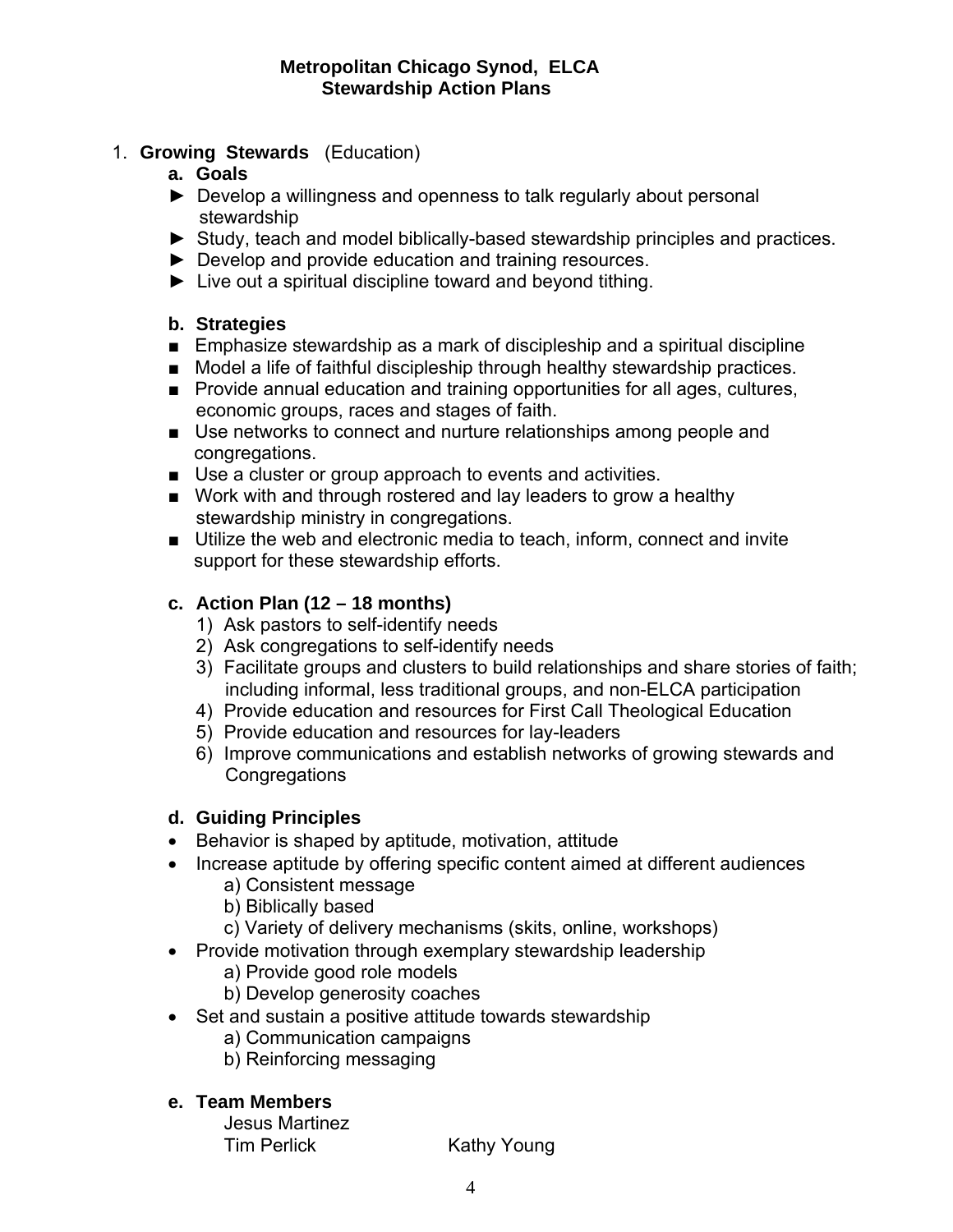- 1. Identify specific audience segments and learning needs
	- a. Pastors and seminarians
	- b. Lay Leaders
	- c. Congregation members
	- d. Seekers and new members
	- e. Young Adult
	- f. Children
- 2. Create message supporting guiding principles and goals
- 3. Develop high level content outline for each audience segment
- 4. Identify subject matter experts supporting content outline
- 5. Develop detailed content outline and content
- 6. Create learning activities aimed at specific audience segments
	- a. Skits and plays
	- b. Readings
	- c. Monthly or frequent quick lessons
- 7. Identify and deploy different delivery mechanisms
	- a. Online education
	- b. Blended education
	- c. Facilitated workshops
	- d. Bible studies and small groups
- 8. Offer multiple delivery channels for the same content and resources
	- a. Through the pastor
	- b. Direct to the audience
	- c.
- 9. Develop sustaining support structure for motivation
	- a. Inspirational leadership
	- b. Internet site
	- c. Messaging for rostered and lay leaders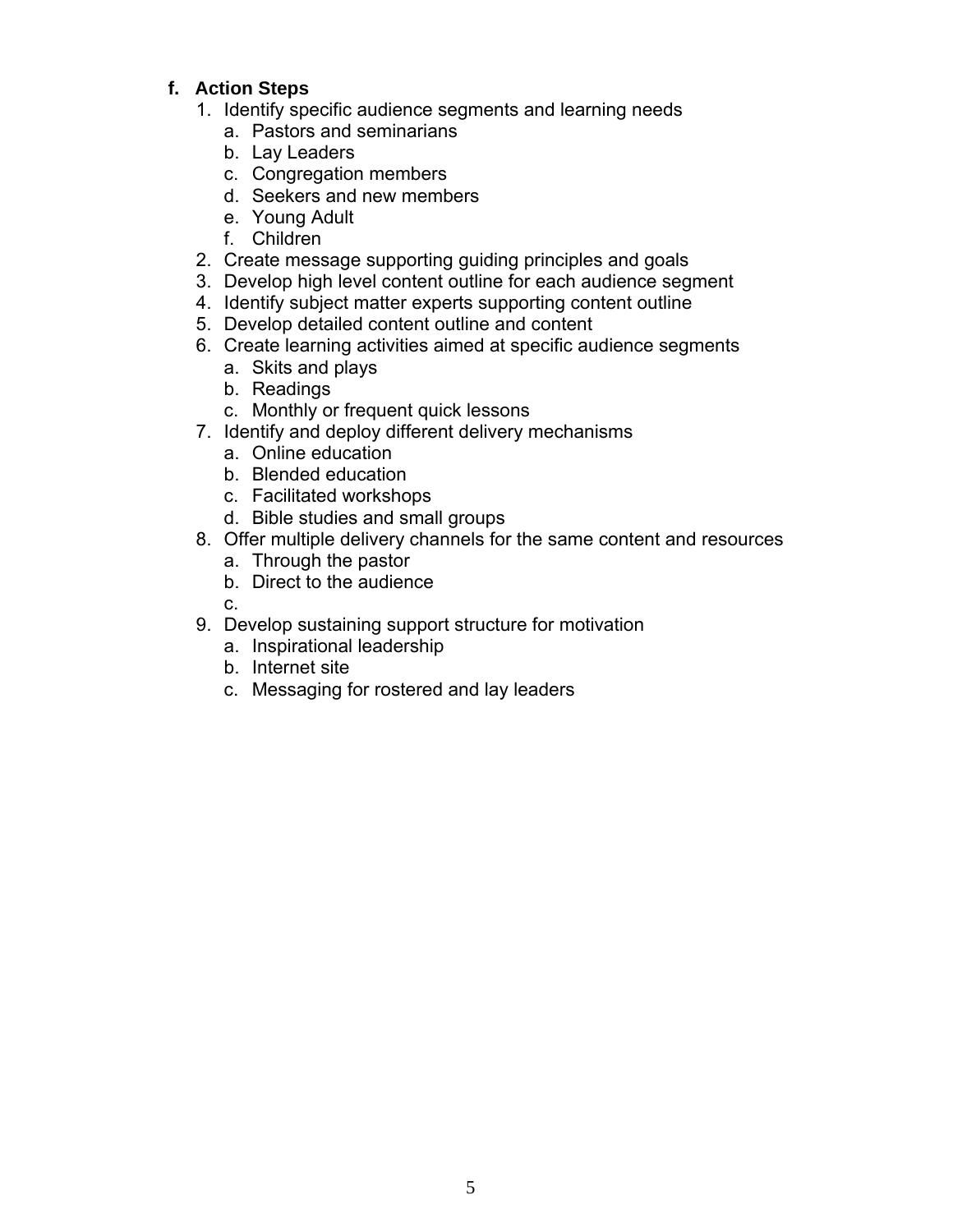### 2. **Living Stewards** (Lifestyle)

- **a. Goals**
- ► Study, teach and model biblically-based stewardship principles and practices.
- ► Develop and provide education and training resources.

### **b. Strategies**

- Emphasize stewardship as a mark of discipleship and a spiritual discipline.
- Model a life of faithful discipleship through healthy stewardship practices.
- Use networks to connect and nurture relationships among people and congregations.
- Use a cluster or group approach to events and activities.
- Work with and through rostered and lay leaders to grow a healthy stewardship ministry in congregations.
- Utilize the web and electronic media to teach, inform, connect and invite support for these stewardship efforts.

### **c. Action Plan (12 – 18 months)**

- 1) Introduce use of ELCA BOP wellness wheel to congregations
- 2) Introduce new stewardship resource: *Make It Simple* to congregations
- 3) Develop network of "resource" congregations already addressing topic

### **d. Guiding Principles**

- Behavior is shaped by aptitude, motivation, attitude
- Increase aptitude by offering specific content aimed at different audiences
- Provide motivation through exemplary stewardship leadership

# **e. Team Members**

Jesus Martinez Kathy Young

- 1. Explore ELCA BOP wellness wheel being used in congregations.
- 2. Explore new stewardship resource: *Make It Simple.*
- 3. Identify congregations who are already addressing this topic directly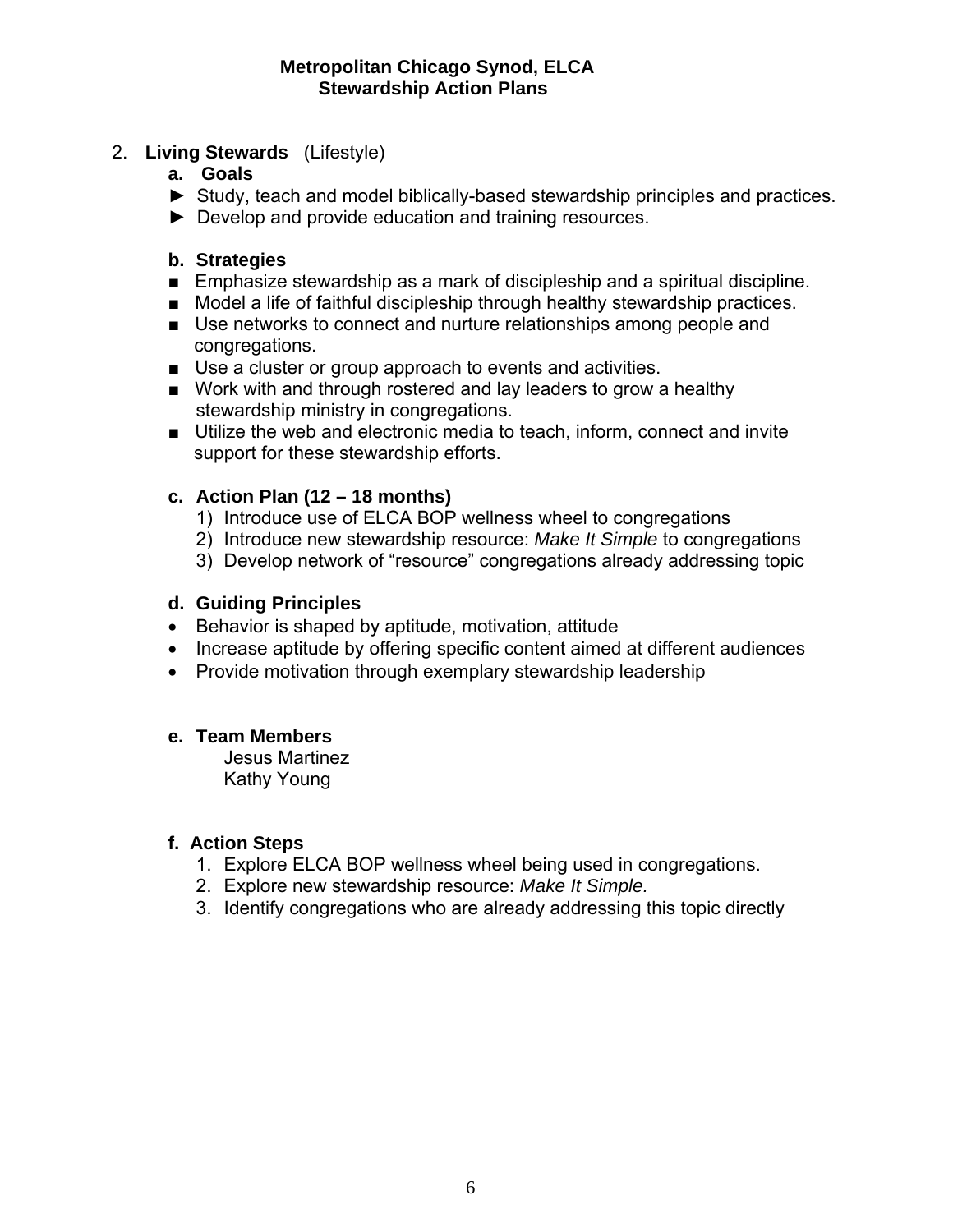- 3. **Growing Leaders** (Leadership Development)
	- **a. Goals**
	- ► Establish and support an ongoing Stewardship and Mission Support Table.
	- ► Grow new leaders in congregations and the synod.
	- ► Expect all congregational pastors and steward leaders to attend a synodically sponsored stewardship event each year.

### **b. Strategies**

- Practice individual and group prayer as a spiritual foundation for faithful stewardship.
- Emphasize stewardship as a mark of discipleship and a spiritual discipline
- Model a life of faithful discipleship through healthy stewardship practices.
- Provide annual education and training opportunities for all ages, cultures, economic groups, races and stages of faith.
- Use networks to connect and nurture relationships among people and congregations.
- Use a cluster or group approach to events and activities.
- Work with and through rostered and lay leaders to grow a healthy stewardship ministry in congregations.
- Develop teams to implement this vision and plan based on passions, skills and availability of individuals.
- Develop methods of measurement and accountability for congregation and leader participation in stewardship education, training and events.

# **c. Action Plan (12 – 18 months)**

1) Identify and train at least 12 Guest Leaders for Consecration Sunday in fall of 2009.

### **d. Guiding Principles**

• Faithful stewardship challenges us to be inclusive and nurturing, celebrating the gifts of all for the good of all.

# **e. Team Members**

Gene Meyers Tim Perlick

- 1. Identify at least one steward leader contact in each congregation.
- 2. Provide personal invitations to rostered leaders and steward leaders to attend at least two stewardship events in 2009.
- 3. Conduct two Consecration Sunday Guest Leader training sessions.
- 4. Develop a quarterly stewardship newsletter for steward leaders.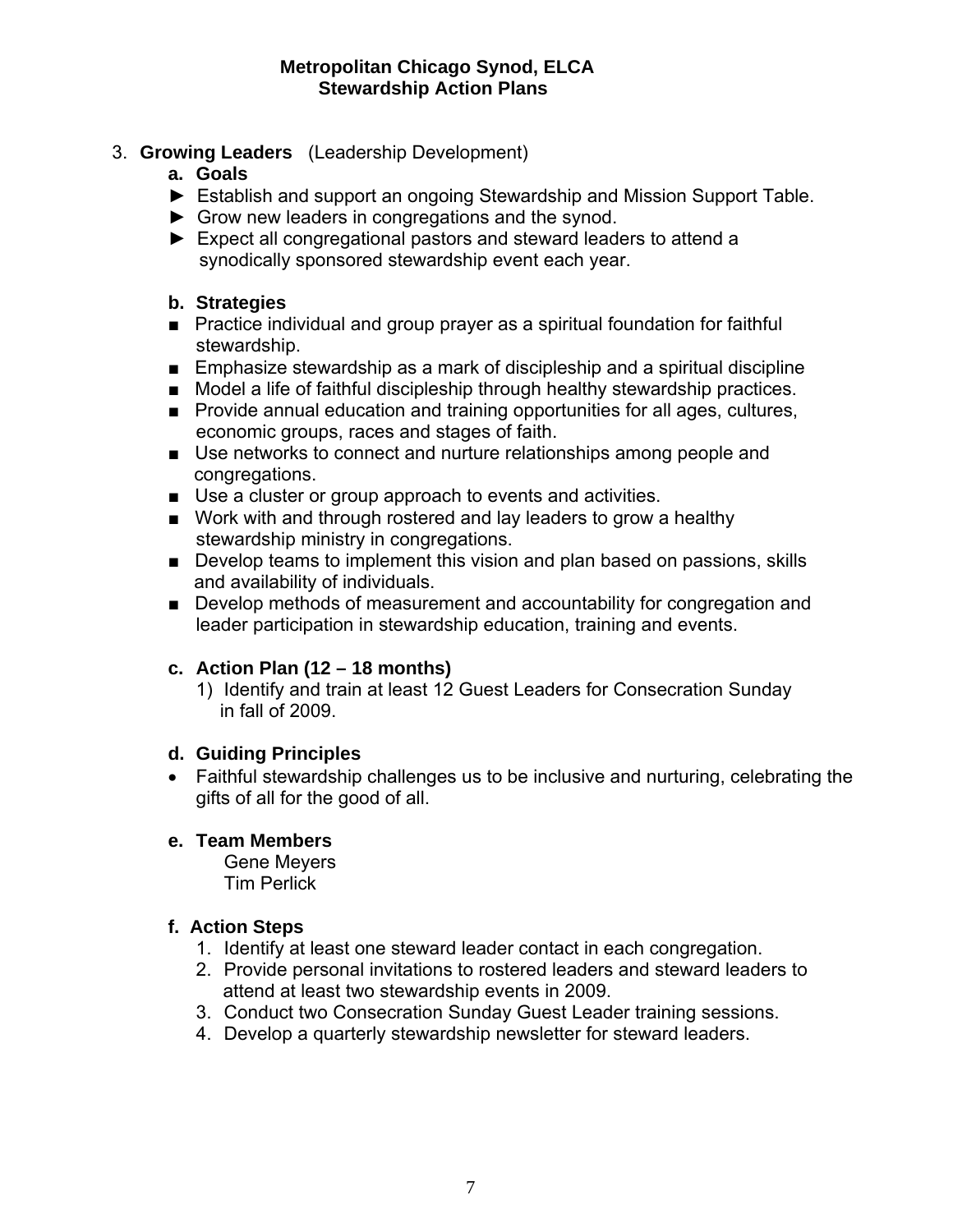- 4. **Using God's Gifts** (Giftedness)
	- **a. Goals**
	- ► Develop a willingness and openness to talk regularly about personal stewardship
	- ► Network people, congregations and resources for God's work in the world.
	- ► Attain growth in personal and congregational stewardship, including the giving of time, talents and financial resources.

### **b. Strategies**

- Practice individual and group prayer as a spiritual foundation for faithful stewardship.
- Emphasize stewardship as a mark of discipleship and a spiritual discipline.
- Model a life of faithful discipleship through healthy stewardship practices.
- Provide annual education and training opportunities for all ages, cultures, economic groups, races and stages of faith.
- Use networks to connect and nurture relationships among people and congregations.
- Use a cluster or group approach to events and activities.
- Develop teams to implement this vision and plan based on passions, skills and availability of individuals.

# **c. Action Plan (12 – 18 months)**

- 1) Conduct at least one training event on effective approaches to Time & Talent in 2009.
- 2) Conduct at least one training event on effective approaches to gifts-based ministry in 2009.

# **d. Guiding Principles**

• Faithful stewardship challenges us to be inclusive and nurturing, celebrating the gifts of all for the good of all.

# **e. Team Members**

Melody Eastman

- 1. Identify congregations in synod who are currently using effective tools.
- 2. Explore available approaches to Time & Talent and gifts-based ministry, and provide comparative summary.
- 3. Offer two events to share information and provide training.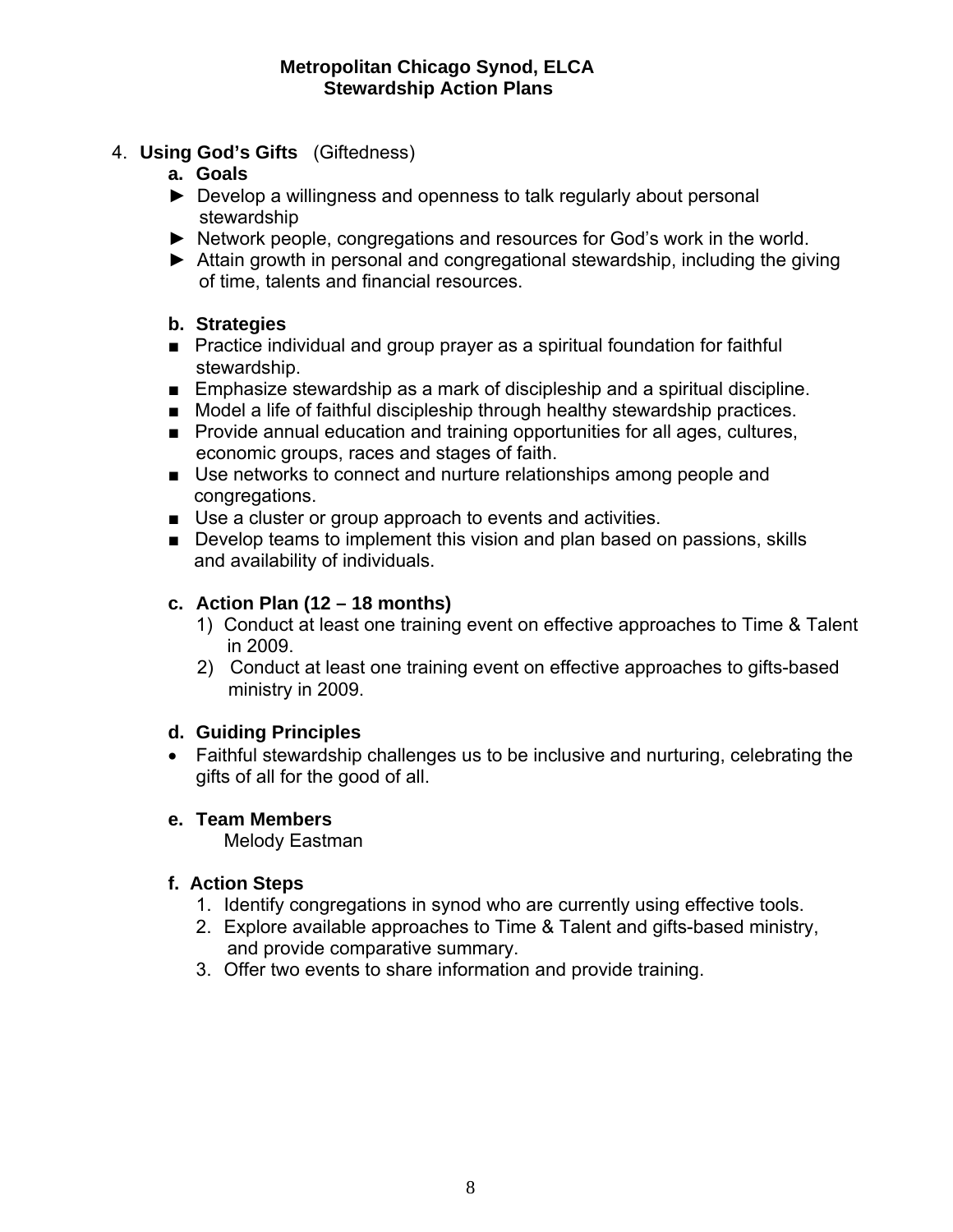# 5. **Caring for Creation** (Earthkeeping)

- **a. Goals**
- ► People willing and open to talk about personal stewardship of creation.
- ► Create stewardship networks; people and congregations coming together to leverage resources for God's work in the world.
- ► All congregations would become Green congregations.

# **b. Strategies**

- Model a life of faithful discipleship through healthy stewardship practices.
- Provide annual education and training opportunities for all ages, cultures, economic groups, races and stages of faith.
- Use networks to connect and nurture relationships among people and congregations.
- Use a cluster or group approach to events and activities.
- Develop teams to implement this vision and plan based on passions, skills and availability of individuals.

# **c. Action Plan (12 – 18 months)**

- 1) Conduct at least one information/training event on Earthkeeping.
- 2) Establish initial network of Green congregations to support those in process.

# **d. Guiding Principles**

- Everything belongs to God and is entrusted to us to be used collaboratively for the good of all creation.
- Through baptism God claims and calls us to lives of stewardship, to live in partnership with all creation that transforms us, our church and the world.

# **e. Team Members**

Dick Schlake Joe Schultz

- 1. Identify congregations currently doing activities in earthkeeping or caring for creation.
- 2. Invite congregations to share their experiences and challenges in developing this ministry within a congregation.
- 3. Identify resources and websites that are helpful to congregations that reflect a sustainable (creation centered) lifestyle.
- 4. Design an event that would benefit both practicing and non-practicing congregations.
- 5. Offer sermon starters and resources for a creation sermon series.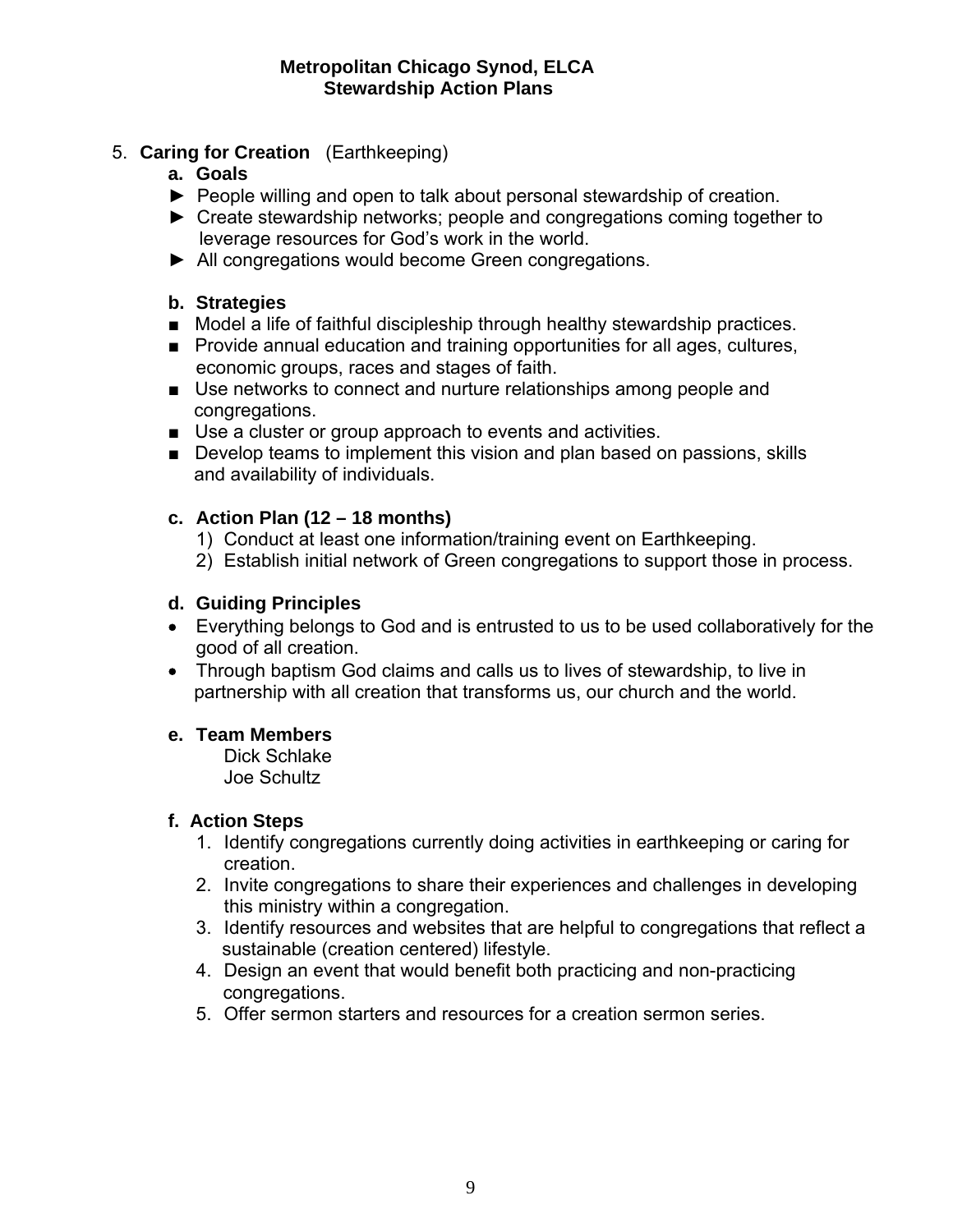- 6. **Managing Money** (Finances)
	- **a. Goals**
	- ► Develop a willingness and openness to talk regularly about personal stewardship
	- ► Attain growth in personal and congregational stewardship of financial resources.
	- ► Live out a spiritual discipline toward and beyond tithing
	- ► Double the number of tithers in each congregation.
	- ► Increase the number of special and planned gifts within the congregations and synod.
	- ► Network people, congregations and resources for God's work in the world.

### **b. Strategies**

- Model a life of faithful discipleship through healthy stewardship practices.
- Provide annual education and training opportunities for financial management for all ages, cultures, economic groups, races and stages of faith.
- Use networks to connect and nurture relationships among people and congregations.
- Use a cluster or group approach to events and activities.
- Focus on God's abundance as present through gifts and strengths of individuals, families and communities.
- Emphasize first fruits and percentage growth giving.
- Focus communication and education efforts on stewarding God's mission and work, while using budgets and spending plans as tools to do so.
- Teach the principle of 10-10-80.

# **c. Action Plan (12 – 18 months)**

- 1) Conduct at least one planned giving event in 2009.
- 2) Conduct at least one training event on household financial management
- 3) Conduct at least one workshop for congregations on developing a congregational spending plan.

### **d. Guiding Principles**

- God provides abundantly so we respond generously.
- God's grace sets us free from greed.
- God's love sets us free to give fearlessly.

### **e**. **Team Members**

Peter Hellstedt Nancy Snell Lanny Wilson Hector Garfias-Toledo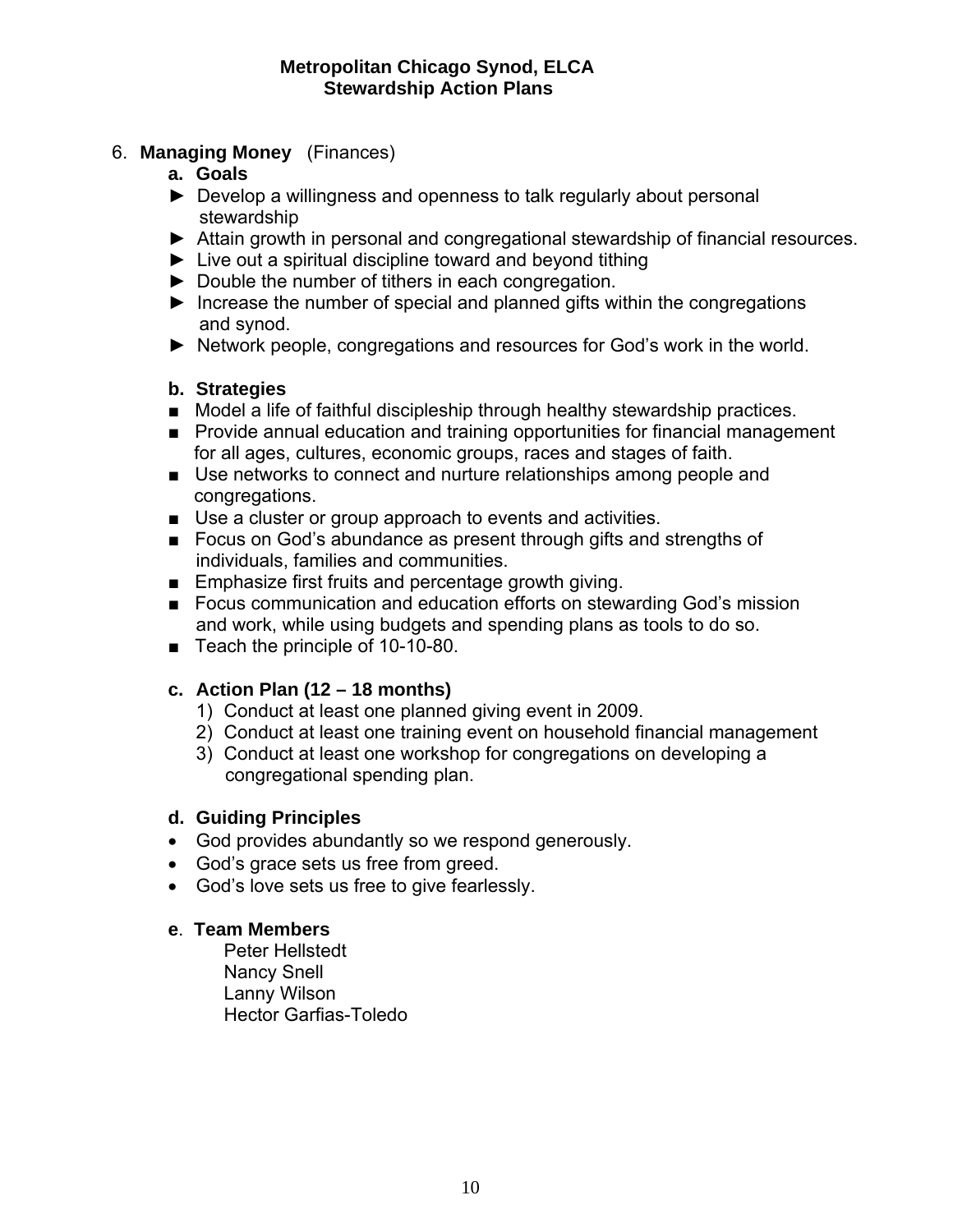- 1. Define key audiences for resources and training. (i.e., business administrators, treasurers, pastors, finance leaders, etc.)
- 2. Meet with ELCA Foundation and develop specific activities for congregation endowments and planned giving.
- 3. Identify approaches to household financial management and describe options to congregations.
- 4. Evaluate and improve current resources on developing a congregational spending plan.
- 5. Evaluate current approaches on tithing including Tither's Table and Try-a-Tithe Sunday.
- 6. Design and conduct events that would benefit both practicing and non practicing congregations.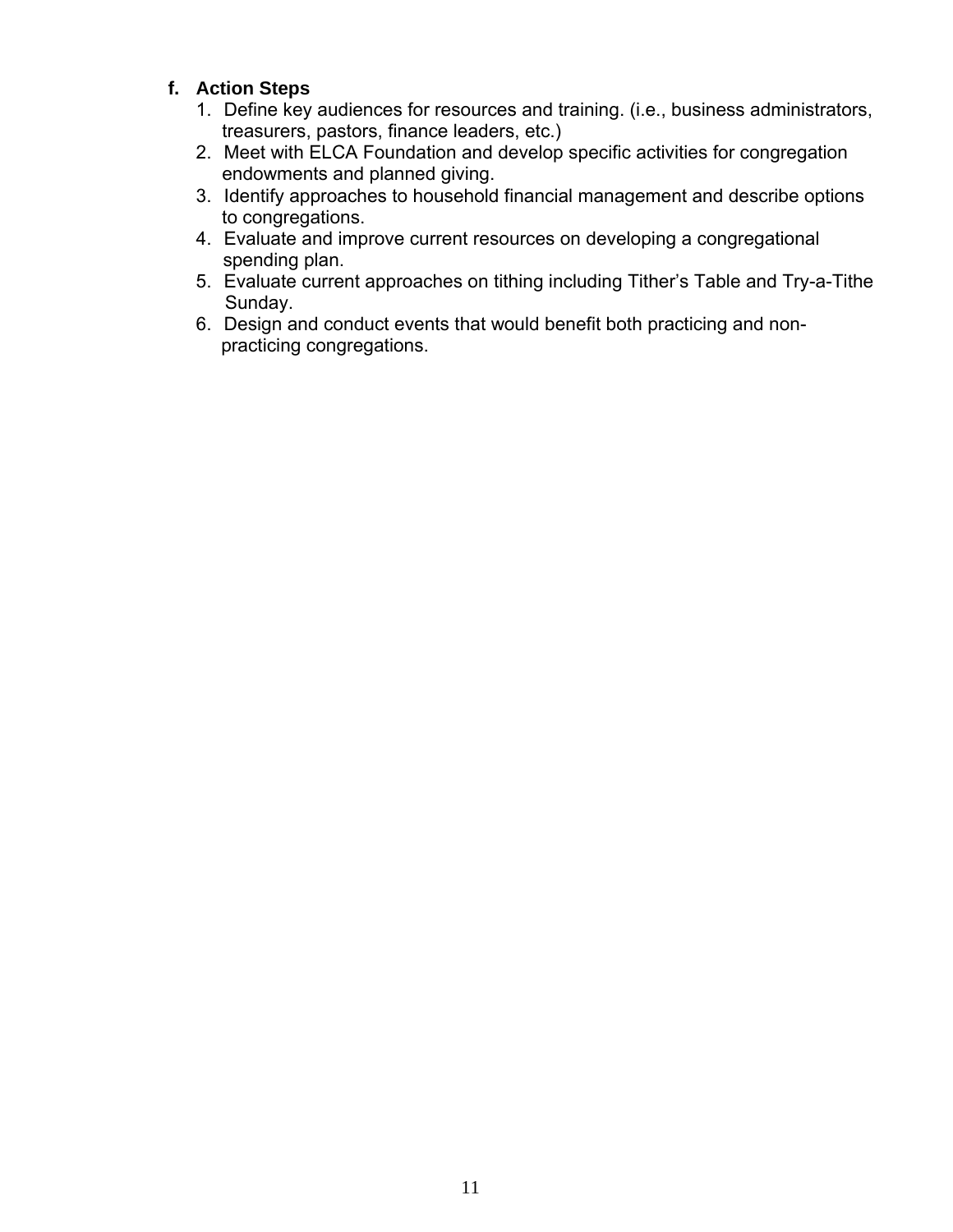- 7. **Telling about God's Work** (Mission Interpretation Ministry)
	- **a. Goals**
	- ► Weekly share the story of how we, the ELCA, are doing mission in our congregations, our synod, our nation, and our world.
	- ► Network people, congregations, synod ministry partners, ELCA and other resources for God's work in the world.
	- ► Grow new leaders in congregations and the synod.

### **b. Strategies**

- Identify, train and support a Mission Interpreter in each congregation.
- Provide annual education and training opportunities for all ages, cultures, economic groups, races and stages of faith.
- Use networks to connect and nurture relationships among people and congregations.
- Use a cluster or group approach to events and activities.
- Utilize the web and electronic media to teach, inform, connect and invite support for these stewardship efforts.
- Utilize the synod assembly to increasingly engage people in stewardship awareness, education and participation.
- Focus communication and education efforts on stewarding God's mission and work, while using narrative budgeting and spending plans as tools to do so.

# **c. Action Plan (12 – 18 months)**

- 1) Form a sub-table to oversee and coordinate Mission Interpretation Ministry.
- 2) Develop and conduct at least two training events for Mission Interpreters in 2009.

# **d. Guiding Principles**

- Everything belongs to God and is entrusted to us to be used collaboratively for the good of all creation.
- Through baptism God claims and calls us as stewards to lives that transform us, our church and the world.

### **e. Team Members**

Mary Anderson Mark Larson Jeff Drake Dawn Mass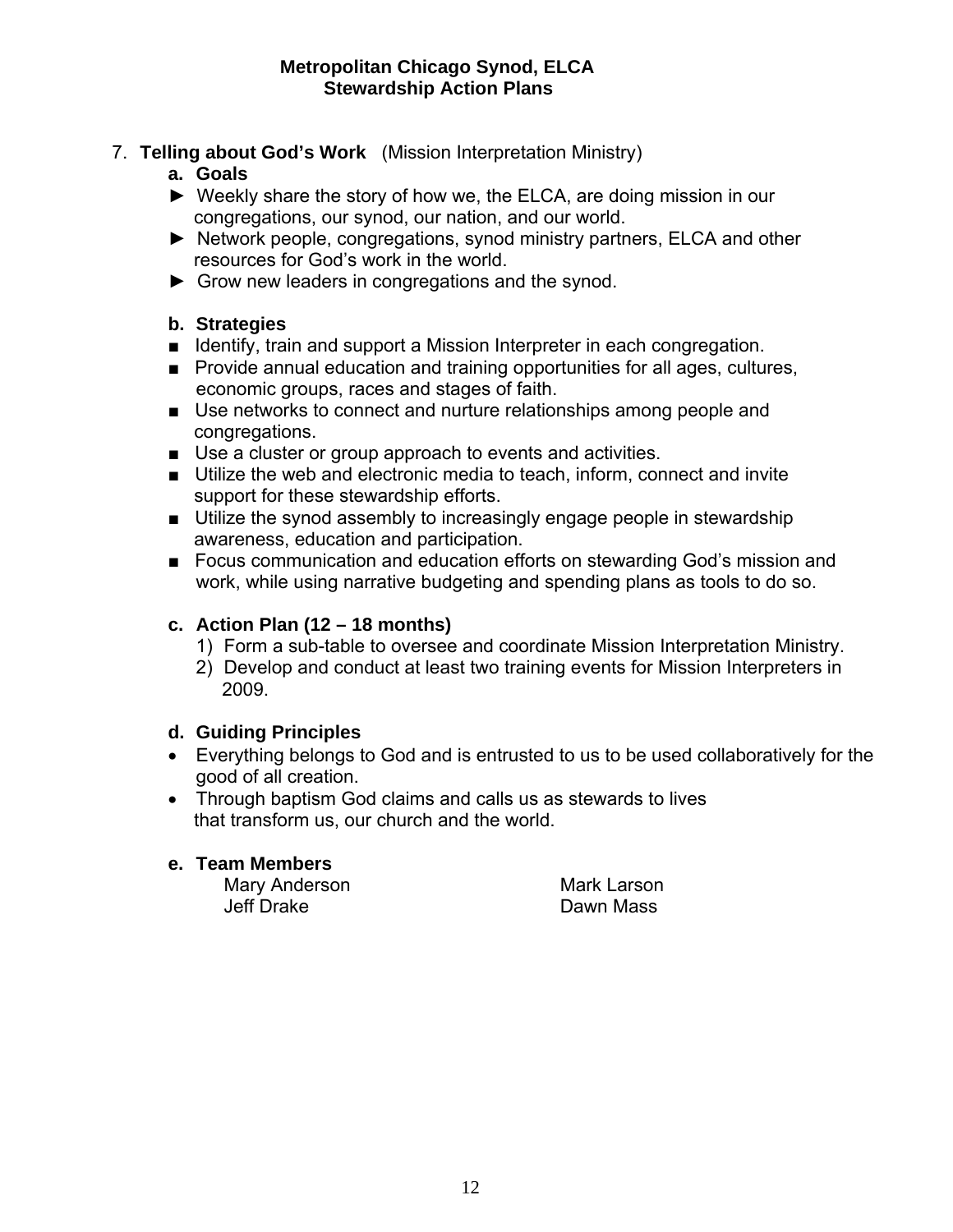- 1. Identify individuals to attend Mission Interpreter Coordinator training.
- 2. Identify potential people for a Mission Interpreter Table.
- 3. Provide orientation and training for table participants.
- 4. Recruit at least one MI in each conference.
- 5. Conduct two training events for Mission Interpreters.
- 6. Produce a Mission Interpreter brochure.
- 7. Distribute brochure and letter from the bishop to congregations.
- 8. Prepare a calendar of monthly focuses.
- 9. Recruit and train a team to prepare webpage, temple talks, sermon starters, etc.
- 10. Present Mission Interpreters plan at Dean's meeting.
- 11. Present Mission Interpreters at synod conference meetings.
- 12. Survey synod congregations and ministry partners to learn about local mission and ascertain interest in being in relationship and developing networks.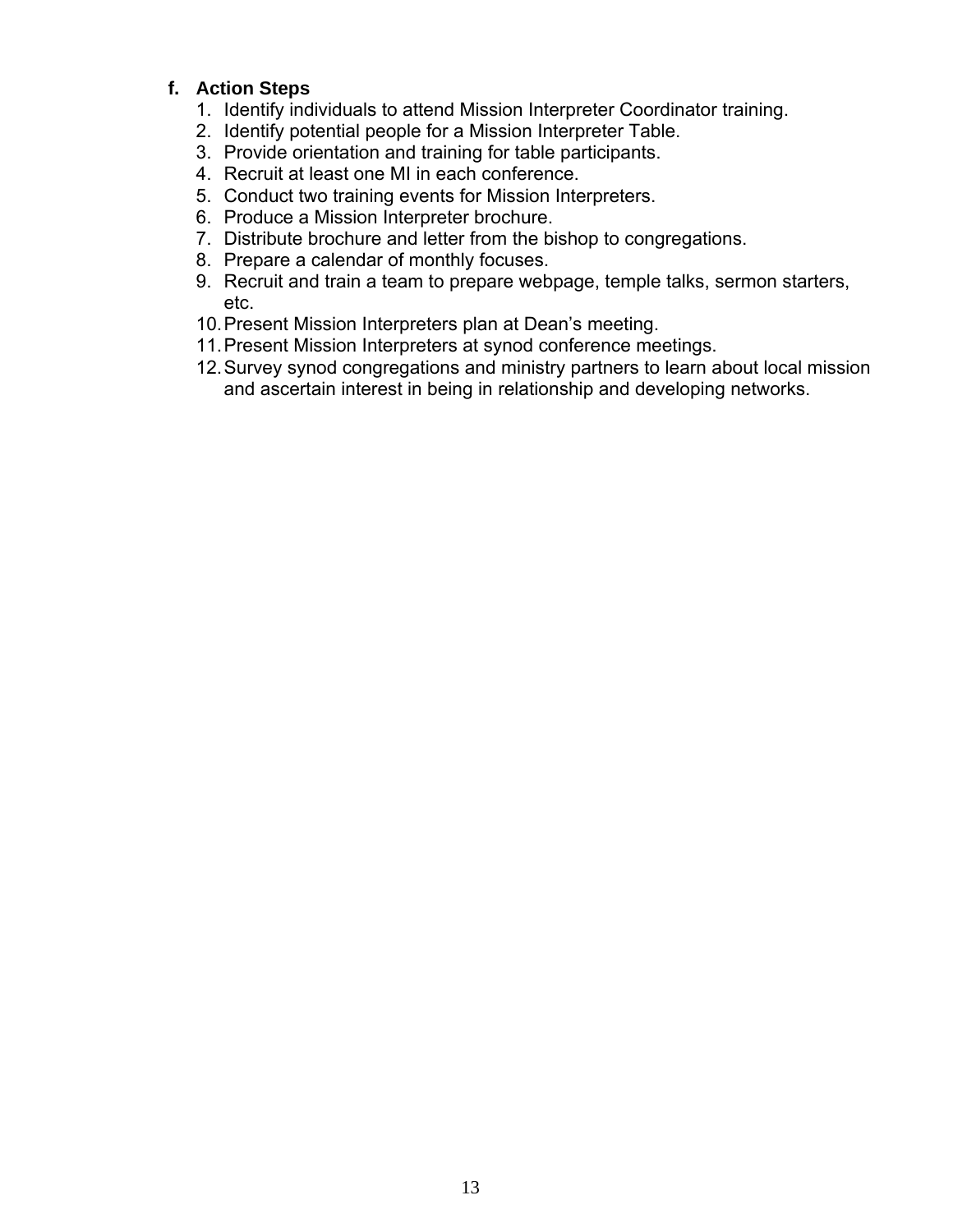- **8. Respond to God's Gifts** (Mission Support and Regular Giving)
	- **a. Goals**
	- ► Obtain 100% of parochial reports from congregations each year.
	- ► Obtain annual Statement of Intent for Mission Support from each congregation.
	- ► Increase undesignated Mission Support for synod and churchwide ministries to 15% or more of congregational total budget (Current Operating Expenses, Debt Expenses and Mission Support).
	- ► Sustain 55% or more Mission Support sharing with the ELCA.

### **b. Strategies**

- Model a life of faithful discipleship through healthy stewardship practices.
- Use networks to connect and nurture relationships among people and congregations.
- Use a cluster or group approach to events and activities.
- Focus on God's abundance as present through gifts and strengths of individuals, families and communities.
- Emphasize first fruits and percentage growth giving.
- Utilize the web and electronic media to teach, inform, connect and invite support for these stewardship efforts.
- Utilize the synod assembly to increasingly engage people in stewardship awareness, education and participation.
- Focus communication and education efforts on stewarding God's mission and work, while using budgets and spending plans as tools to do so.
- Develop an annual mission support process that builds trust through open, honest, and faithful conversation about mission, ministry and money.

# **c. Action Plan (12 – 18 months)**

- 1) Conduct year-round congregational "Thank you and Discussion Gatherings" and congregation council "Thank you and Discussion Visits".
- 2) Increase Statement of Intent responses to 90% of congregations.
- 3) Increase Parochial Report responses to 90% of congregations.

### **d. Guiding Principles**

- Everything belongs to God and is entrusted to us to be used collaboratively for the good of all creation.
- Through baptism God claims and calls us to lives of stewardship that transform us, our church and the world.

### **e. Team Members**

Steve Homberg Bishop Wayne Miller Keith Mundy